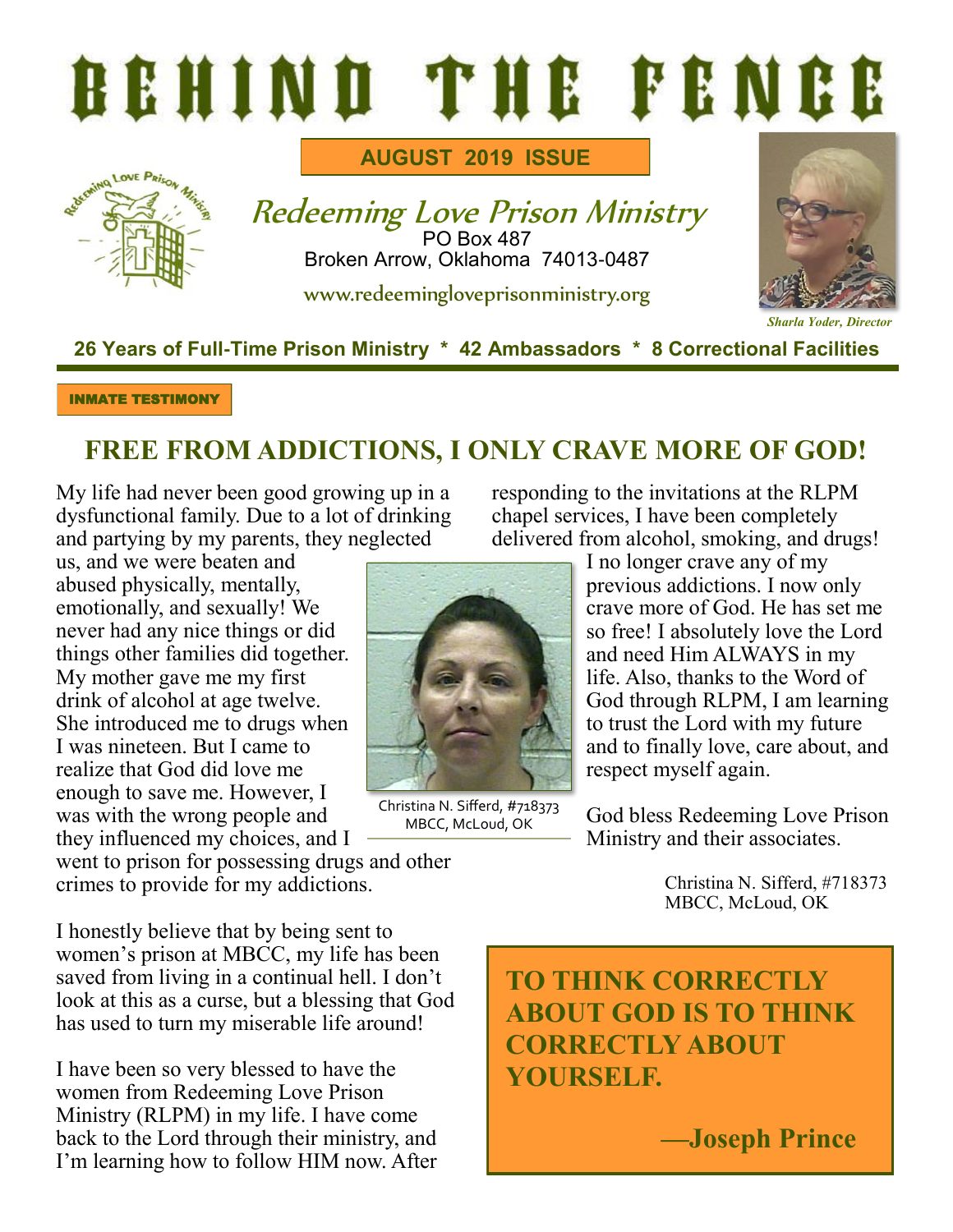## **GOD BRINGS INCREASED HARVEST AT TULSA JAIL!**

We are more excited and thankful than ever at what our Lord is doing at the DLM Tulsa Jail! At our monthly prayer meetings (the first Monday evening of the month), we have been asking God for increase, especially at the Tulsa Jail. Increase of attendance, increase of impact of the Word and the Holy Spirit, increase of decisions for salvation, infilling of the Holy Spirit, deliverance from addictions, and more.

Just last week, we conducted ministry on 7 pods, plus one cell-to-cell pod (maximum security pod) and one juvenile pod. (We usually have 2 ambassadors minister at each pod for about an hour and a half.) We ministered to a total of 104 inmates! We had 29 receive salvation! There were 44 who were backslidden and came back to the Lord. We also had 32 inmates receive the infilling of the Holy Spirit and who spoke in tongues, glory to God!

We have seen an increase of Spanish-speaking inmates who are illegal migrants. Several have received Jesus as Savior before being deported and will have an impact on their loved ones in other Southern countries, praise God! We are in need of Spanish-speaking ambassadors to join us soon!

This is an exciting ministry to both men, women, and juvenile inmates, and we are in faith that God will send us more ambassadors (volunteer ministers) to help bring in the harvest not only at the jail, but more prisons as well, as we grow. If you prayerfully consider being a part of this vital ministry and desire more fulfillment in your life with eternal rewards, please contact us for further information. Thank you!  $\odot$ 

## **SPECIAL GUEST MINISTER AT WOMEN'S PRISON**

We are delighted to have Kimberly Juarez as a guest minister at EWCC women's prison soon! Kim is an associate pastor (with her husband, Orlando Juarez) at the Bridge Church in Bixby, OK. She has been in minis-

try 32 years and is a very dynamic and fashionable women's retreat speaker. Kim is also a wife, mother, and grandmother who has great organizational skills, as well as spiritual and practical wisdom!

Her message to the prisoners at EWCC, Taft, OK, is titled,



**Kimberly Juarez, Guest Minister**

*"Puttin' On the Ritz …Your Best Life Now!"* Kim has a passion for women to see their

value as a precious treasure of God and to be confident in the purpose for which they were created! This will be Kim's first visit to a prison to minister with our team, and we hope it will not be her last visit! We know our team of ambassadors as well as the inmates will be very blessed to have her and hear her message!



MIRACLES ARE **NOT FOR THE** DESERVING, **BUT FOR** THE BELIEVING!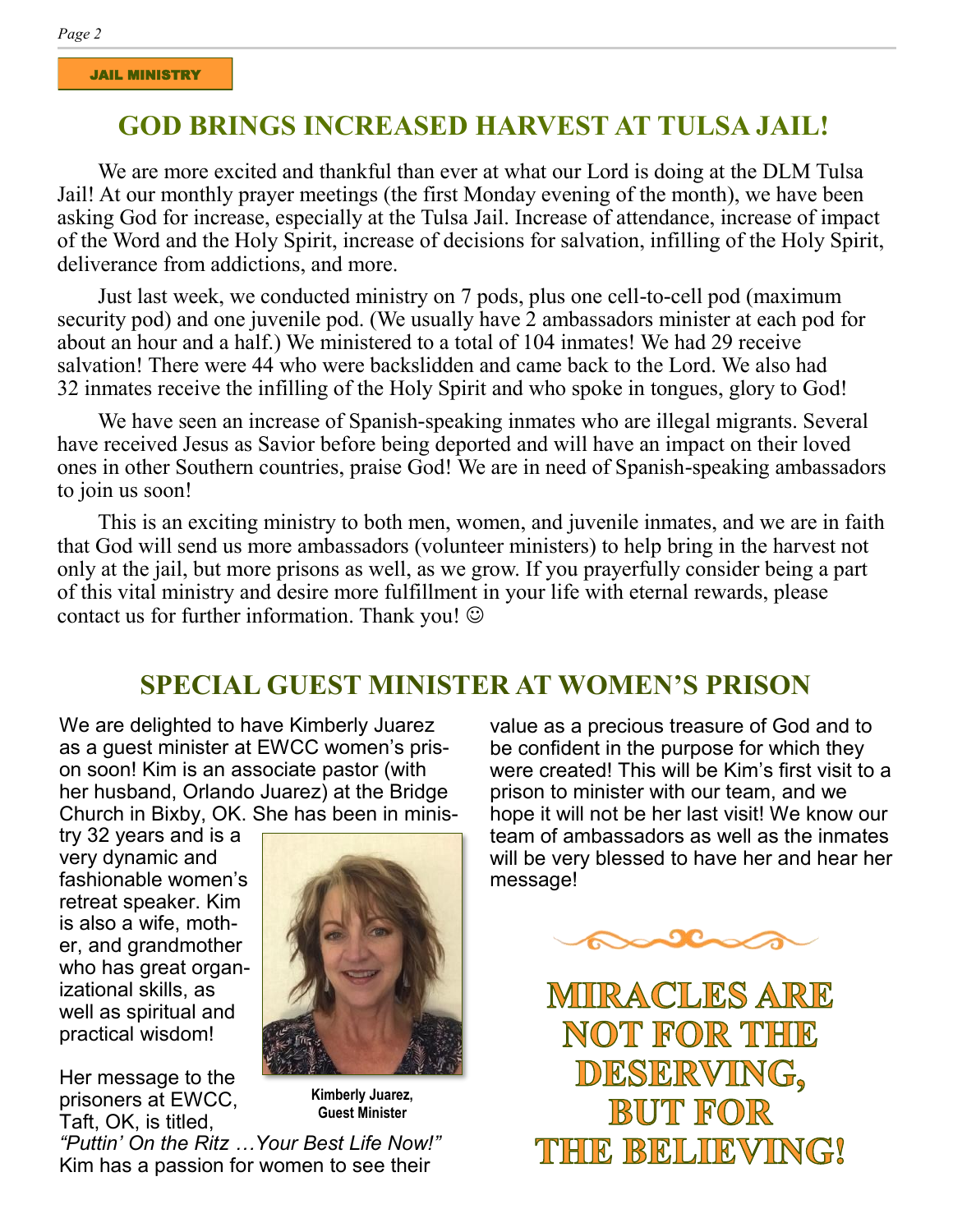## **ETERNAL LIFE POEM**

When you stand before God At the end of YOUR days And He asks you, What did YOU do with My Son that I gave? Did you receive His righteousness In exchange for your sin? Did you open your heart and Invite Him to come in?

Or did you reject My gift Of love and life eternal? Choosing to be far from Me, Forever in the infernal? Accept Jesus, My Son, To be adopted as My son or daughter So you will also have the right To now call Me Father!

When you receive His Life, My peace restores you to wholeness, Then in Jesus' Name You can come before Me in boldness. My good will is to bless you Both now and forever! That's why I gave My Son To be your Lord and your Savior! **(Unknown)**



**AT MY LOWEST, GOD IS MY HOPE. AT MY DARKEST, GOD IS MY LIGHT. AT MY WEAKEST, GOD IS MY STRENGTH. AT MY SADDEST, GOD IS MY COMFORT. (Unknown)**

**HEART TO HEART**

*by Sharla Yoder*

**I have a growing excitement about our upcoming Dinner Gala, Friday, October 4 at 6:30 p.m. at the Bridge Church, Bixby, OK! It is a multipurpose event: We will celebrate our 27th year of ministry, have a delicious dinner, music, and program that includes a former successful inmate testimony, give brief information and opportunity for new ministry volunteers, receive an offering, and new partners!**

**I met recently with the caterers and planned the menu. There will be a tossed salad, choice of boneless chicken breast or sliced brisket, steamed veggies, mac and cheese, dinner rolls, and dessert. We hope you will not only attend, but also invite others you know who have an interest in being involved with this growing and productive ministry to the incarcerated! We are commissioned by our Lord to expand this vital ministry in these last days before the return of our Lord Jesus Christ. Thank you, Partners, for your faithful support of our ministry together as we evangelize and disciple increasingly MORE inmates for HIS glory!**

**We look forward to hearing from you soon!** ☺

**More Love & Blessings,**

Tharla

**Sharla Yoder, Founder/Director Redeeming Love Prison Ministry, Inc.**